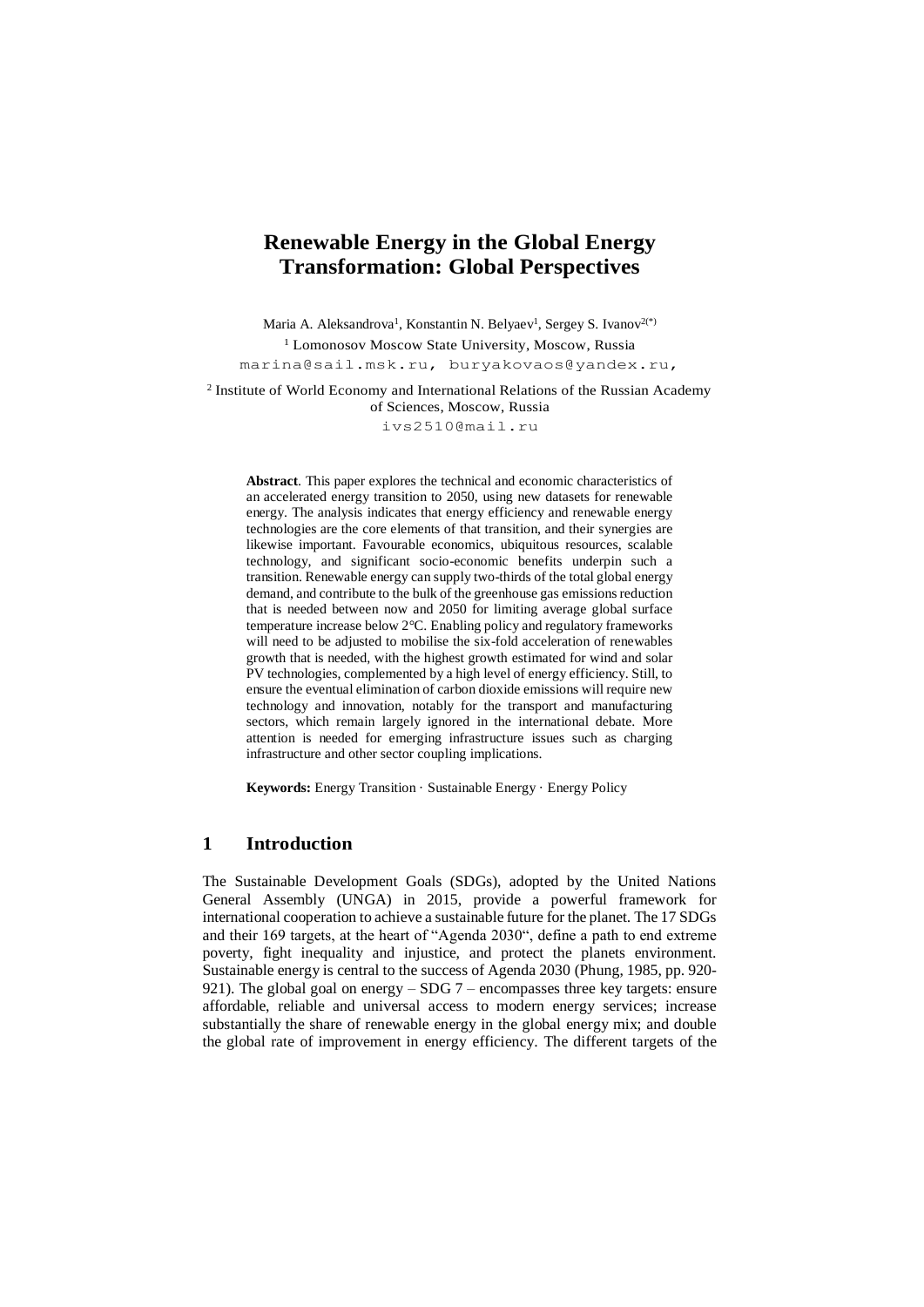SDG 7 contribute to the achievement of other SDG goals and recently this has been the focus of an increasing number of studies.

According to Jamasb (2007), earlier analysis of future energy pathways shows that it is technically possible to achieve improved energy access, air quality, and energy security simultaneously while avoiding dangerous climate change (p. 65). In fact, a number of alternative combinations of resources, technologies, and policies are found capable of attaining these objectives. Although a successful transformation is found to be technically possible, it will require the rapid introduction of policies and fundamental political changes toward concerted and coordinated efforts to integrate global concerns, such as climate change, into local and national policy priorities (such as health and pollution, energy access, and energy security). An integrated policy design will thus be necessary in order to identify cost-effective "win-win" solutions that can deliver on multiple objectives simultaneously (Table 1).

**Table 1.** Reserves of network capacity in consumers, 2016.

|    | Subject of the       | Number of | Electricity, | P Fact. | Pmax.   | Share of   |
|----|----------------------|-----------|--------------|---------|---------|------------|
|    | Russian              | consumers | thousand     | mW      | mW      | provision, |
|    | Federation           |           | kWh          |         |         | $\%$       |
|    | Tyumen region        | 80        | 36,226,163   | 4,389.3 | 6,406.7 | 31         |
| 2  | Belgorod region      | 61        | 7.627.078    | 990.5   | 1,485.6 | 33         |
| 3  | Kaluga region        | 62        | 982,772      | 229.9   | 440.7   | 48         |
| 4  | Vladimir region      | 70        | 1,940,008    | 297.0   | 571.7   | 48         |
| 5  | Omsk region          | 68        | 3,238,991    | 616.9   | 1,256.9 | 51         |
| 6  | Moscow region        | 396       | 3,143,956    | 2,035.4 | 4,228.4 | 52         |
| 7  | Perm region          | 61        | 8.003.835    | 1,635.5 | 3.489.1 | 53         |
| 8  | <b>Moscow</b>        | 258       | 3,819,295    | 848.9   | 1,834.8 | 54         |
| 9  | Samara region        | 80        | 6.424.396    | 876.3   | 1.942.9 | 55         |
| 10 | Sverdlovsk<br>region | 181       | 12,282,534   | 2,026.0 | 4,550.3 | 55         |

*Source:* (Bergmann, Hanley & Wright, 2006).

Predicting the timing and the extent of energy transitions is not straightforward. The age of nuclear and the age of hydrogen were "announced" but have not yet come to pass. Recent examples of other projections that have not proven accurate include inflated natural gas projections and structural underestimations of renewables growth. Experience has shown that an energy transition takes time, typically half a century from first market uptake to majority market share for energy transition. Previous energy transitions were driven by technological change, economics, access to resources, or superior energy service for consumers (Kahouli, 2011). Therefore, business opportunities, energy transition benefits or selfdetermination of individuals were at the heart of the change.

National energy transition narratives include learnings from both successes and failures. Success stories show that energy transitions that build on enabling energy policy frameworks designed by governments that can accelerate energy transitions and determine their direction. Well-designed transition policies consider energy systems characteristics and encompass energy supply and demand. Lessons from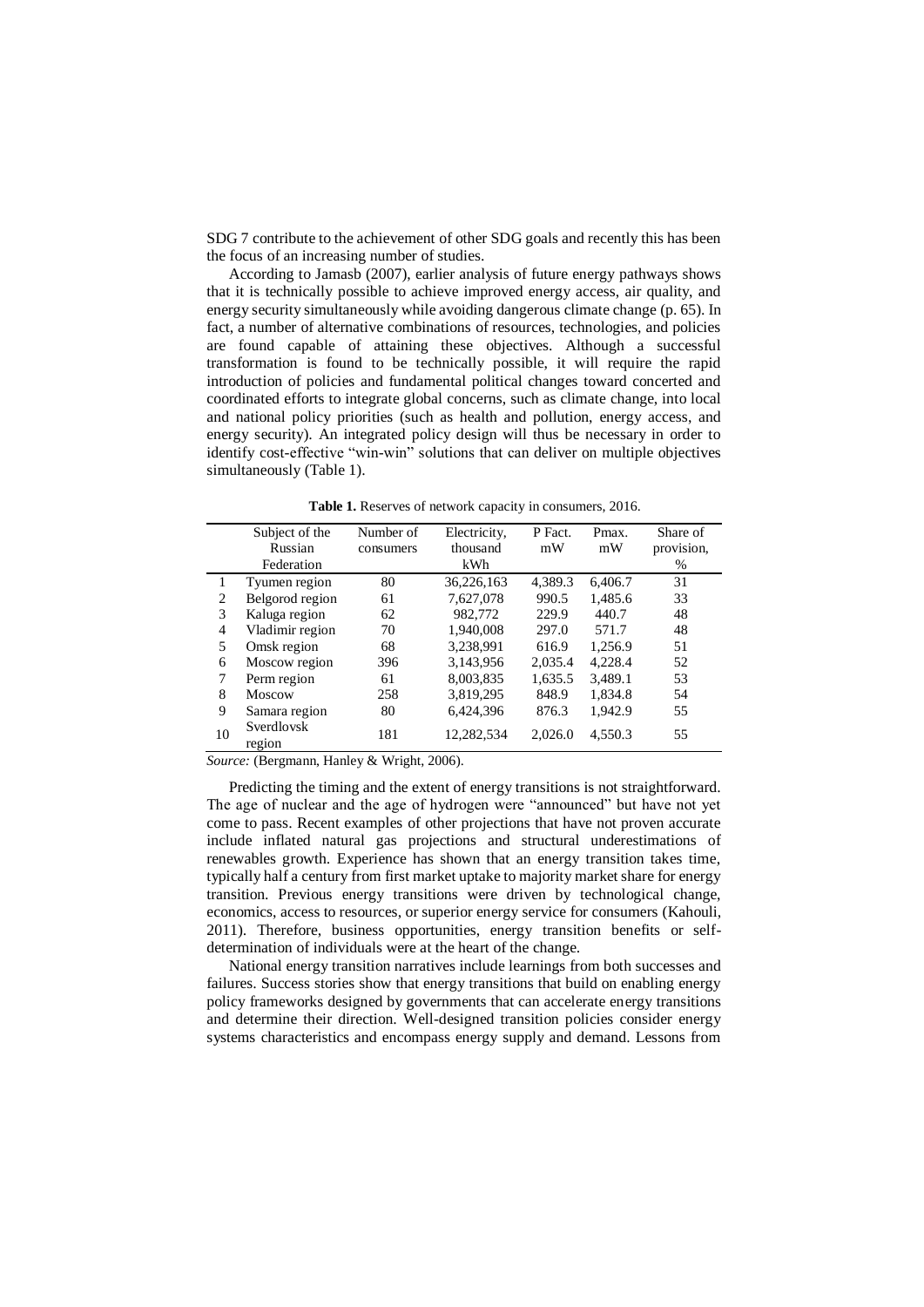several countries and regions are examples to this. In Brazil, the Proalcool programme was started in 1975 and a mix of policy instruments that evolve over time were used to address the needs of both supply and demand sides. It remains the case that government blending mandates are driving biomass-based ethanol demand, but the sector's long-term success continuous to be impacted by economic cycles and changing government priorities. In Germany, the *Energiewende* is the result of a national consensus to abandon nuclear and reduce greenhouse gas (GHG) emissions by 80% by 2050 through an accelerated uptake of renewables (Dincer & Rosen, 2011, pp. 22-37, 34). However, the *Energiewende* still remains as a power sector transition policy with small impact on coal-fired generation and for accelerating transition in heating and transport sectors. In Denmark, there also is a consensus on climate objectives in combination with tacit renewable supply industry support policy.

# **2 Materials and Methods**

REmap is based on a unique technology and project cost dataset. Technology costs and cost projections were derived from a comprehensive and publicly accessible database of renewable energy technology cost. Also a number of IRENA datasets have been developed in recent years at different levels of spatial resolution that detail the economic and technical potentials of various renewable resource types and strategies how to enhance and deploy these potentials in the future in a costeffective manner (Fig. 1).



**Fig. 1.** Structure of power generation by types of power plants EES of Russia. *Source:* (Federal Statistical Office, 2018).

Regarding the technology deployment potentials in the 2030 and 2050 timeframe, extensive consultations took place with country experts and this information was combined with model analysis for power sector transformation. It includes potentials and market information from 150 countries as well as the most recent national energy plans of 70 countries collected directly from governments provide additional insights into the methodology, strengths and limitations of the REmap global energy modelling framework by comparing its application with the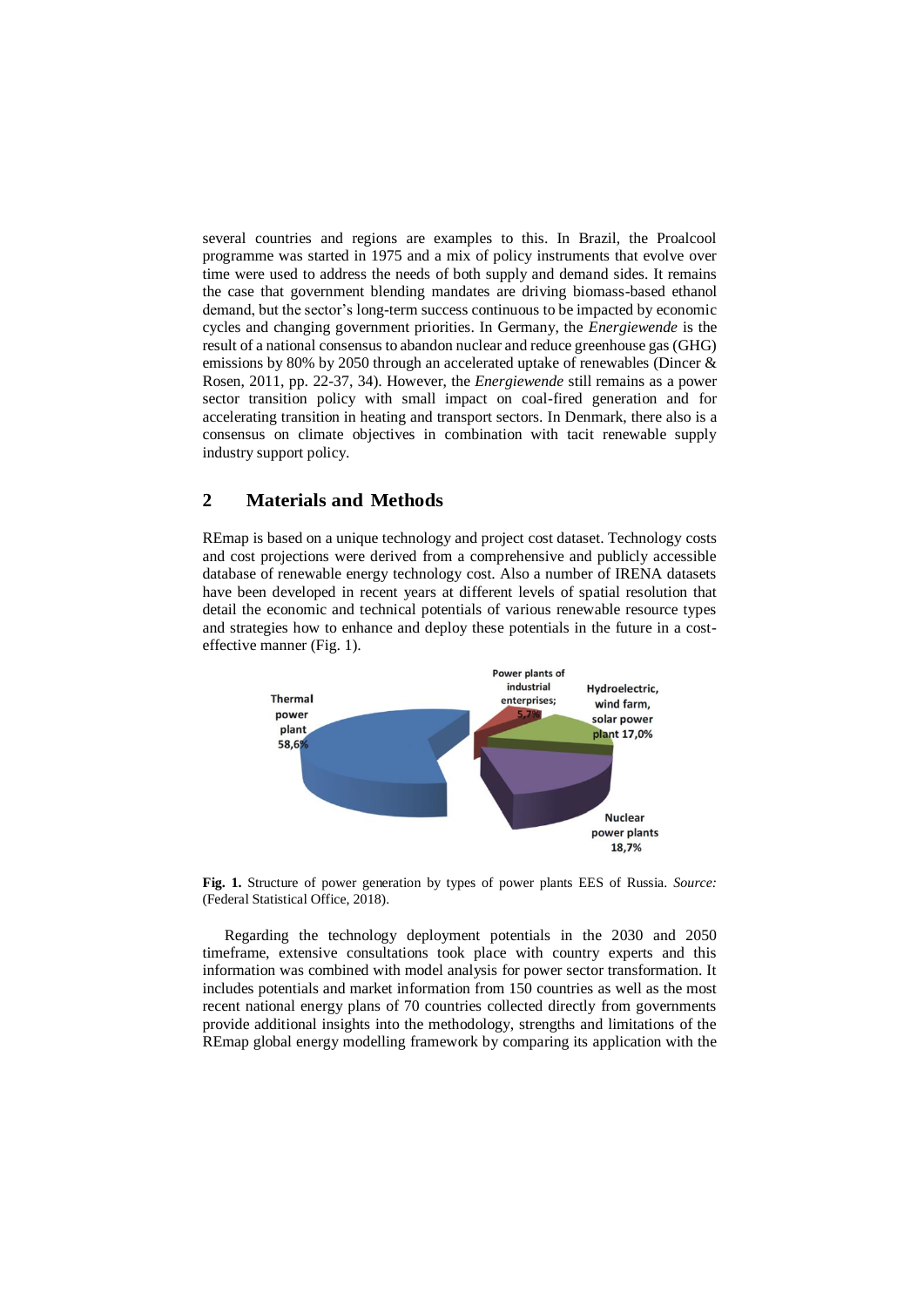findings of national IEA-ETSAP models as well as other scenarios acknowledged by the global energy and climate community (Puka & Szulecki, 2014).

Annex 1 provides further methodological details of REmap. In recent years, IRENA has worked together with the governments and their national experts to contribute to the renewable energy planning and target setting of 70 countries through implementation of the REmap approach. It has been deployed for the Group of Twenty (G20) countries and for various regional settings such as Association of Southeast Asian Nations (ASEAN), the Africa Renewable Energy Initiative (AREI), the European Union (EU) and the United Arab Emirates (Federal Statistical Office, 2018).

Numerous global, regional and national tools and models exist to assess lowcarbon and energy transition pathways. REmap findings for the year 2030 are found to be comparable with other scenario analyses that use different techniques but similar assumptions on technologies, costs etc. The strength of the REmap approach is to allow IRENA national experts to develop their own scenarios and review data and assumptions of the analyses. By using a simpler accounting framework than complex integrated assessment models, REmap creates country engagement and dialogue, and is able to provide direct feedback to countries about technology pathways, investments and policy making. The idea is not to be prescriptive of a technology mix but communicate results with a diverse group of audience. These are important assets REmap brings to the energy scenario debate while generally the support of sophisticated models dedicated certain tasks are required to enhance Remap's technical capabilities, such as the analyses of grids, infrastructure and biomass supply (Knapp & Ladenburg, 2015). Earlier examples of such soft-linking of REmap with other models have yield successful results, for instance in the analyses of the European Union's power system.

# **3 Results**

This section provides an overview of the latest trends for the key renewable energy and energy efficiency technologies that are needed for the global energy transition. Progress in reducing the energy intensity of the global economy continued to accelerate, improving by a 2.1% compound average annual growth rate between 2010 and 2016. In 2015, the share of renewable energy in total final energy consumption climbed to reach nearly 19%, continuing the slight acceleration of trends evident since 2010.

In terms of power generation, renewables have accounted for more than half of all global capacity additions since 2012. In 2017, newly installed renewable power capacity in the world achieved a new record of 167 GW (Sharma & Kar, 2015, pp. 234-236). This was another record year where more than 60% of all new electricity capacity was from renewables. Solar PV capacity has experienced a growth more than any other source of electricity generation. Grubler (2010) states that global new investment in renewables amounted to USD 241.6 billion in 2016; more than that, 2017 was the fifth consecutive year that new investment in renewable power generating capacity was roughly double the one in fossil power generation capacity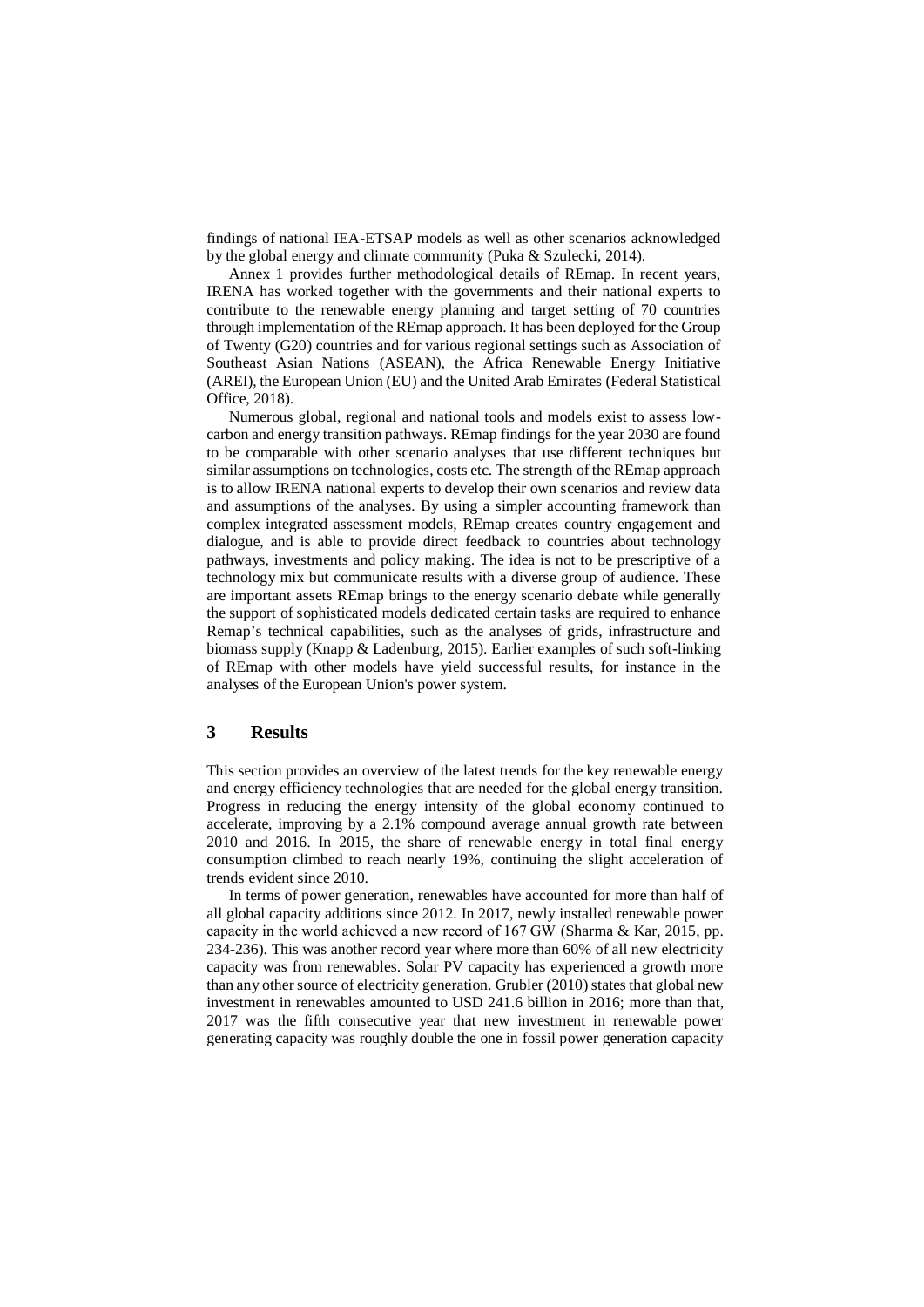(pp. 5179). At the root of this acceleration are substantial reductions in renewable technology costs.

The levelized cost of electricity from solar photovoltaics has fallen by an astounding 73% between 2010 and 2017, and for electricity from onshore wind cost have fallen by 23%. IRENA analysis estimates that by 2020, all renewables technologies currently in commercial use will be cost-competitive with fossil-fuels in many parts of the world, and even undercut them significantly in many cases. Policy mechanisms such as auctions have contributed to lowering prices. Worldwide recent tenders have resulted in record-breaking prices: in recent years utility scale solar PV and onshore wind projects are offered at US cents 2–3 per kWh under the best conditions. These prices are below this of conventional fossil and nuclear generation, in some cases even below the operating cost of existing conventional plant.

According to the REmap analysis, share of renewables in power generation would need to increase from around one-quarter in 2015 to around 60% by 2030 and 85% by 2050 for energy sector decarbonisation. The substantial annual growth rate of 0.7% of renewables in total generation over the past five years needs to more than double to realise these.

Countries around the world are in the midst of an energy transition that appears to favour electricity as the preferred final energy carrier. This is favourable from the perspective of both renewables and energy efficiency. Electricity is an efficient energy carrier and it becomes a clean source of energy when it is sourced from renewables. Electricity' share in total global final energy consumption (TFEC) is around one-fifth, but it is much higher in high-income countries and it is rising fast in developing countries.

Especially in the residential sector, a conversion to all-electric solutions is conceivable. Electricity for cooking, water and space heating, and cooling is available today. Light industry and the service sectors are areas where electricity can make similar significant inroads. However, in heavy industry, electricity use is limited to specific processes, such as smelting or electrolysis. Generally, new electric solutions are technically feasible but often not economic.

#### **4 Discussion**

Technology breakthroughs can be reflected in patent filings, so IRENA has developed a database of International Standards and Patents In Renewable Energy (INSPIRE) to track them. The patterns of patent filing over time offer interesting insights into where renewable energy technologies are headed. The data show for example a gradual shift in patenting activity over recent years, away from supply side to sector coupling.

The sectors with the most significant challenges are energy-intensive industry sectors such as iron and steel making, chemical and petrochemical, and cement making. It also includes road freight transport, shipping and aviation. These are all end-use sectors where addressing the innovation challenge to improve existing technologies, develop breakthroughs and major shifts is most urgent. There is an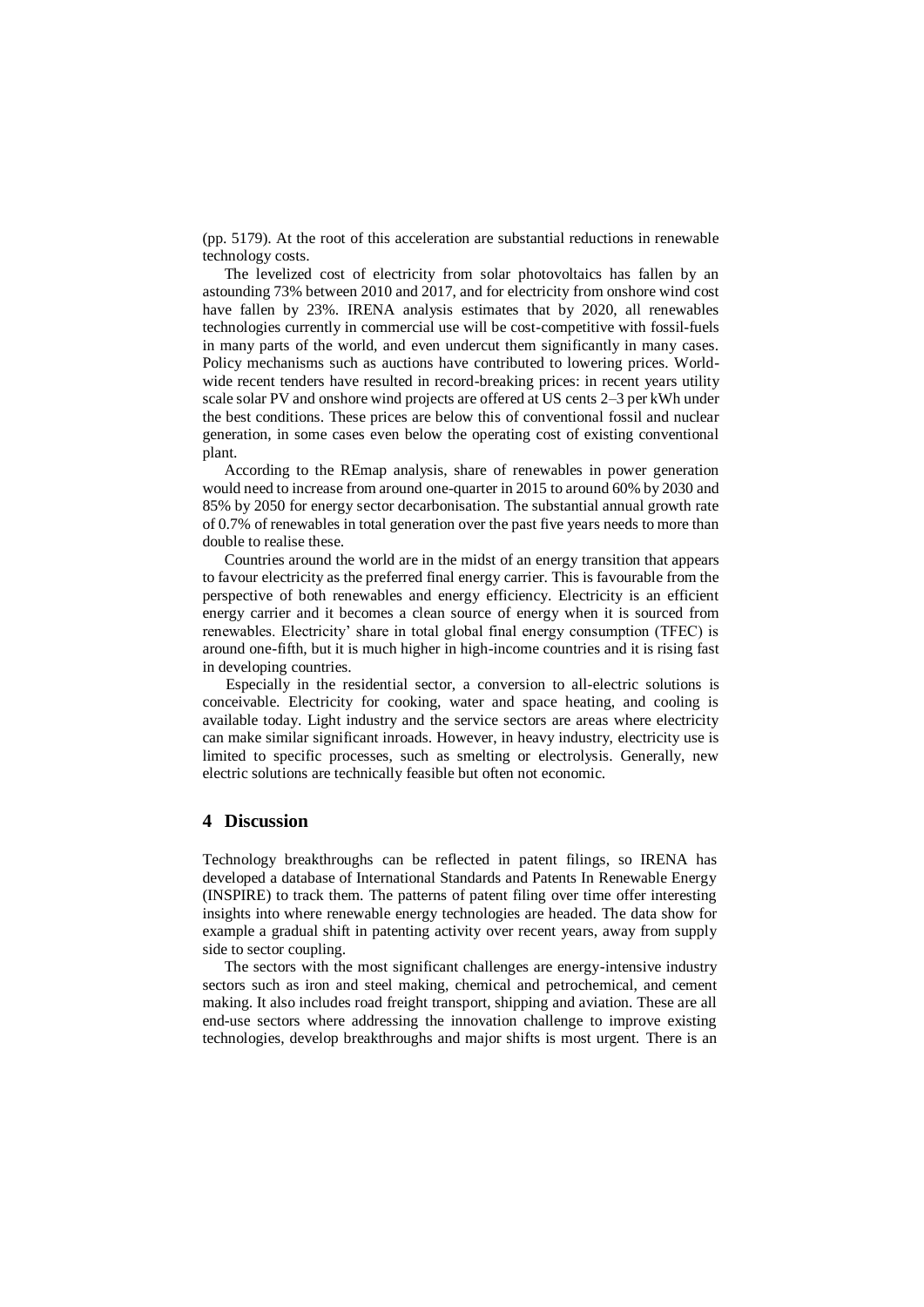urgent need to act today to change this situation for these sectors, as a full-scale energy transition takes decades due to the different technology development steps and the long lifespans of the existing capital stock. In these sectors, biomass could play a role as the only renewable energy carrier with carbon content (for hydrocarbon products and chemical reactions) that can be stored with a high energy density (for transport). But this is not an obvious transition: the economics are not attractive today and sustainable, affordable and reliable feedstock supply is a major issue. According to a recent study, supplying the volume of biomass like estimates here for the iron and steel, cement and chemical and petrochemical sectors alone would require the mobilisation of around 1000 million tonnes of feedstock. This compares with today's feedstock demand for all types of modern heating, transport and electricity applications from biomass worldwide. For the United States alone, the biomass feedstock potential is a one billion tons global potentials are at least four times higher (Harris, Heptonstall, Gross & Handley, 2013, pp. 435-440).

Ramping up supply to these levels is challenging and would still remain insufficient to decarbonise the industry sector, thereby requiring options like electrification, renewable hydrogen and CCS. Some efforts are also still focusing on hydrogen for the transport sector or its derivatives such as formic acidor ammonia. Electrification on the other hand is a limited option for those sectors, as technologies that use electricity coupled with renewable power may not always provide a low-carbon solution.

Based on theoretical studies and practice of development of strategies of the regional level, we would like to highlight the key points here:

- Renewable energy and energy efficiency, combined with electrification of enduses, make up 94% of the emission reductions.
- The share of renewable energy in total primary energy supply would rise from 14% in 2015 to 63% in 2050.
- To achieve this share an average annual growth rate of  $1.4$ ppt/yr is need a sixfold increase from recent years rate.
- The share of renewable energy in the power sector would increase from 25% in 2015 to 85% in 2050.
- To 2050, USD 120 trillion would need to be invested in the energy-system in the REmap energy transition case.
- This represents an increase of USD 27 trillion compared to the Reference Case.

Infrastructure will be needed to integrate technologies. These will include smart charging networks for electric vehicles; new low-losses cross-border electricity interconnections; super high-voltage transmission lines – possibly underground - to dispatch massive amounts of power from areas with abundant wind or solar resources to demand centres; district heating networks; and biomass feedstock management strategies (Clarke, Weyant & Birky, 2006; Energiegesetz-Nein, 2016; Visschers & Siegrist, 2014). Without this infrastructure, the commercialisation and mass deployment of low-carbon technologies for the energy transition will not occur on time. The coupling of different energy applications also creates opportunities for the integration of clean technologies. An example is the power and transport sectors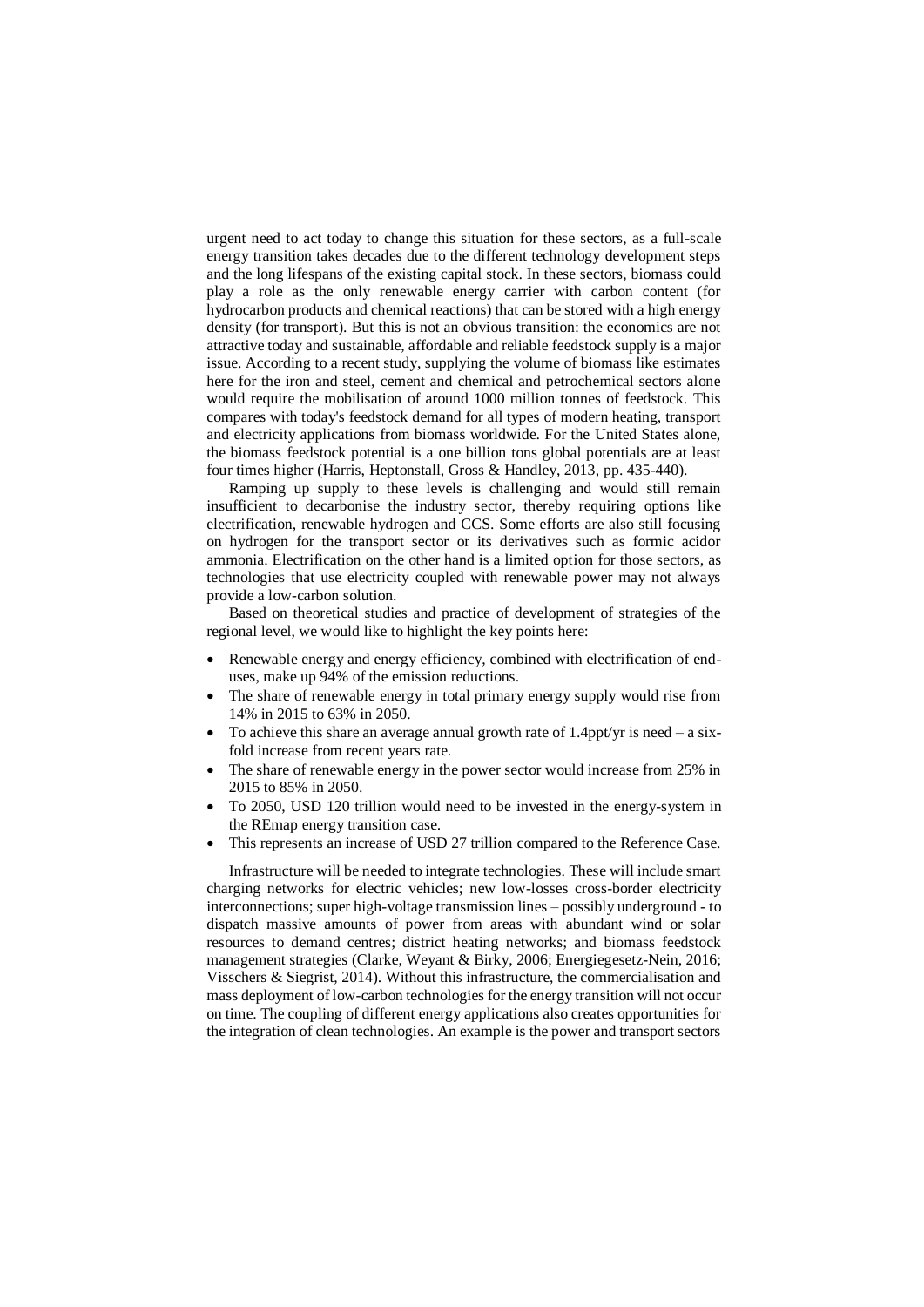through electric vehicles.

Today, especially interesting opportunities exist at the crossroads of ICT and energy technology, as well as in the areas of new high-performance materials, new battery formulations, and other challenges of materials science. New business models are emerging, notably elated to electricity markets. This includes virtual power plants, aggregators for electricity storage services. They need to be combined with new market designs with more precise time and place of use pricing for consumers, new operational practices, and new smart grid technologies. Around thirty types of innovations have been identified, covering several hundred discrete cases. The most successful cases usually deploy several innovations at once.

#### **5 Conclusion**

An increasing number of indicators point to an accelerating energy transition that can have profound implications for energy supply and demand in the coming decades.

As the analysis shows, rapid innovation is taking place that facilitates the ongoing transition through falling costs of renewable technologies and also enabling technologies such as batteries. Along with the new policy imperatives, innovation strengthens the momentum of energy transition. As technology improvements are permanent, they reduce the risk of policy volatility. The progress for solar and wind technology is a prime example that the future can be steered in a certain direction through technology policy.

The share of renewable energy can grow from 15% in 2015 to 63% of total primary energy supply in 2050 as this paper shows. Such renewables growth in combination with higher energy efficiency can provide 94% of the emissions reduction that is needed to stay within the limits of the Paris Climate Agreement. While absolute numbers vary there is consensus across recent scenario studies that renewable energy and energy efficiency is the most feasible direction to meet climate objectives.

The policy decisions to accelerate energy transition will need to be aligned with the development of enabling infrastructure. Infrastructure planning early on will be of paramount importance because of its carbon lock-in effect due to long life span and inertia. More attention is needed for emerging infrastructure issues such as smart charging of EVs, distribution grid reinforcements and the role of shifting demand and smart grids. Financing for both energy generation capacity and infrastructure will also be crucial through carefully drafted policies that create a credible, predictable and transparent investment environment. There is a need to mobilise public and private sector resources and develop innovative financing models that can mitigate investment risks.

#### **Acknowledgments**

The reported study was funded by RFBR according to the research project No. 18-